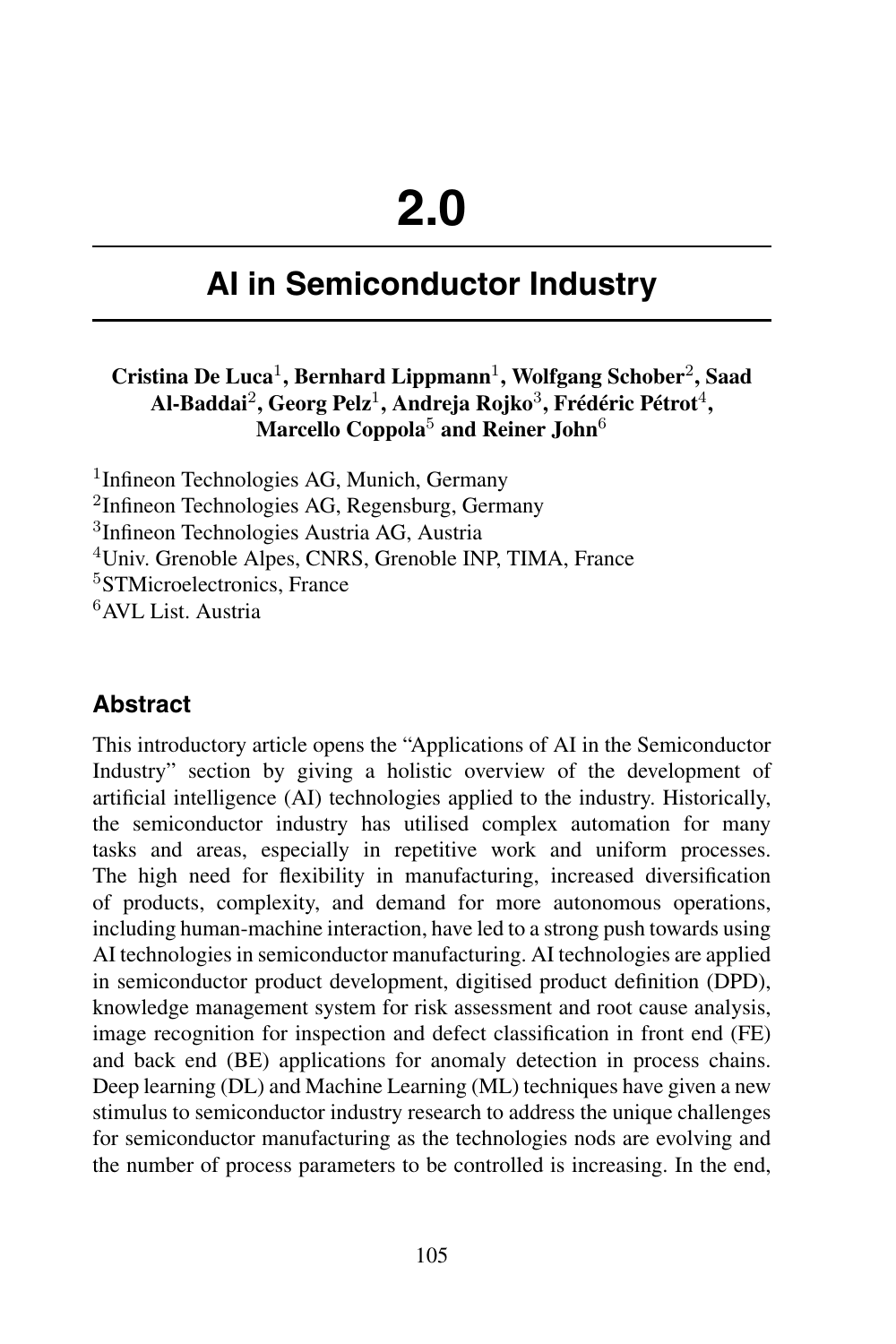the article introduces the four contributions to this section, highlighting the use of AI, computer vision, neural networks (NNs) in various use cases in semiconductor manufacturing processes.

**Keywords:** artificial intelligence (AI), industrial artificial intelligence, semiconductor industry, manufacturing, image processing, computer vision, neural networks, pattern recognition, natural language processing.

# **2.0.1 Introduction and Background**

Industrial AI integrates domain-specific know-how with the AI-based functions and capabilities into various AI-enabled applications in industrial sectors. AI technologies applied in the industry enables and accelerates the autonomous and semi-autonomous processes that run those operations, realising the vision of the self-optimising manufacturing facilities. AI plays a double role in the semiconductor industry: it acts as a key leverage element for digitising the manufacturing processes and provides the technology for semiconductor manufacturing to optimise the operations and control the process parameters as the technologies advance toward nanometre-scale semiconductor nodes. The primary goals of using AI technologies are to reduce costs, save time, improve quality, and increase the robustness of industrial processes. AI technologies are applied to increase the efficiency and effectiveness of industrial processes by mastering complex situations within the limitations of specified systems. The use of AI in industrial sectors represents a new opportunity for industrial stakeholders to optimise resources and increase profitability with a high economic impact.

Semiconductor companies are integrating AI, ML, expert systems, and other technologies to develop intelligent manufacturing environments to transform scheduling, dispatching, equipment productivity, process and equipment control, and robotic management. These technologies optimise quality, productivity, efficiency, and flexibility while maximising costeffectiveness and accelerating overall innovation.

# **2.0.2 AI Developments in Semiconductor Industry**

Today, the semiconductor manufacturing processes are based on the use of Advanced Process Control (APC) techniques. The availability and use of custom, off-the-shelf APC facilities in FAB are part of the production requirements. SEMI consortium [10] has issued the "The Process Control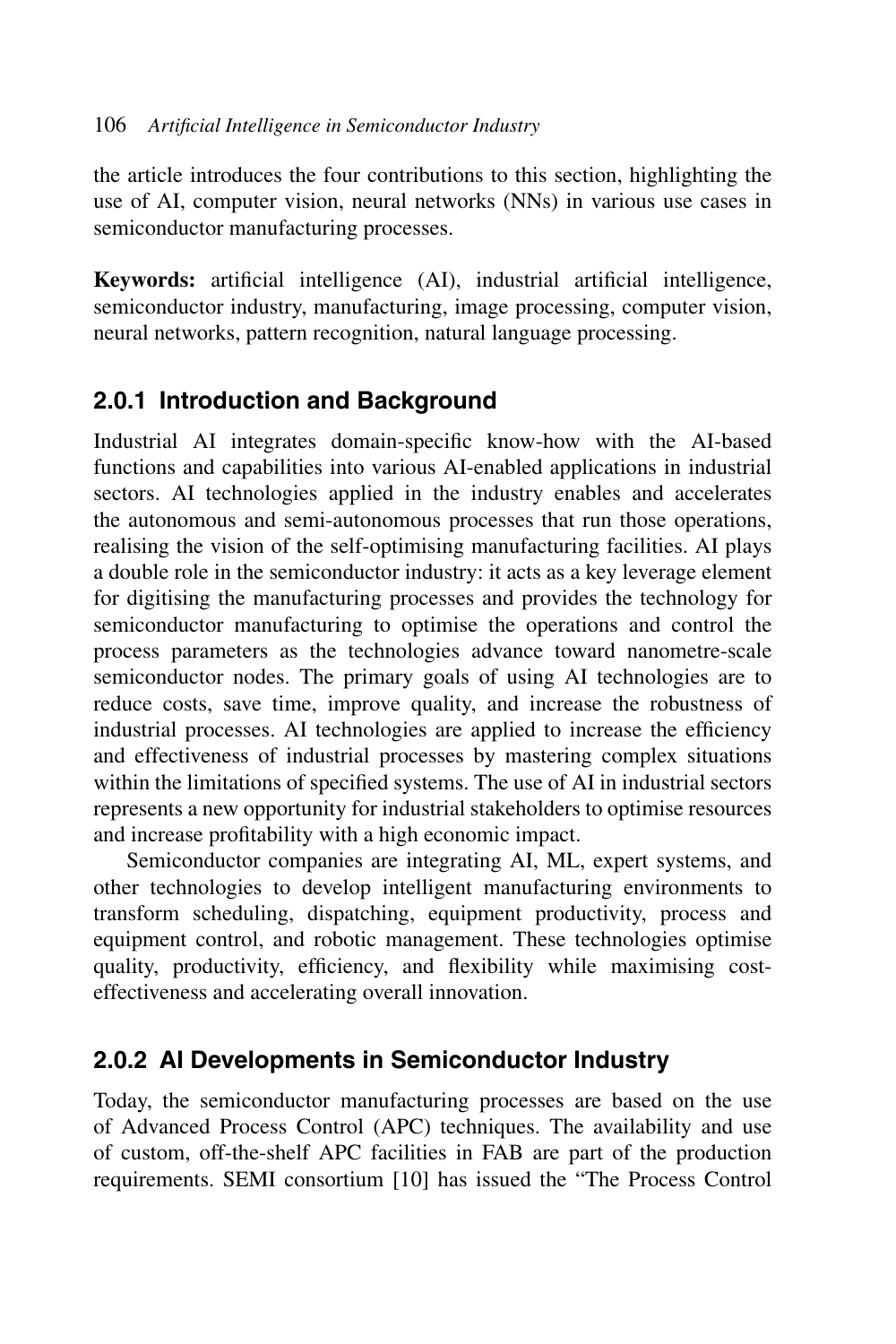System Standards" (SEMI E133) that defines communication between components to enable run-to-run (R2R) control, fault detection (FD), fault classification (FC), fault prediction (FP) and statistical process control (SPC). It is supported by SEMI specifications E125 and E134 on EDA (Equipment Data Acquisition).

The APC remains a fundamental pillar in semiconductor manufacturing supported increasingly by AI and Industrial Internet of Things (IIoT) technologies.

Today, the semiconductor manufacturing facilities experience more challenges due to high-mix/low-volume loads that result in shorter production cycles and frequent product mix changes, with increasing pressure on costs and quality.

In addition, the effect of Moore's law is expected to approach the limit of possible performances. Moore's law has been seen as the fundamental driver for innovation in the integrated circuit (IC) industry. The doubling of IC performance started to slow down due to the physical limitations of transistor shrinkage and quantum mechanical effects such as "quantum tunnelling" [1][2], which posed many challenges due to excess heat generation and power consumption. The phenomenon of "dark silicon" has posed other problems concerning the performance-cost perspective.

The development of new semiconductor technologies requires complex manufacturing facilities with advanced metrology systems. Each aspect of semiconductor processing, from lithographic design rule specifications to continuous yield analysis, essentially depends on accurate and reliable data for critical dimension (CD) lithographic patterning and material composition. The status of semiconductor metrology techniques and the opportunities for AI methods to provide the necessary breakthroughs to support future process node development is presented in [8][9].

The competitive pressures on semiconductor manufacturers are increased to reduce production time and costs, improve quality, shorten innovation cycles, and accelerate new technologies' ramp-up [3].

A list of few significant advances made by AI and IIoT in the semiconductor industry is presented below:

**Analytics and optimisation** used to eliminate repetitive processes and searches in content management for root cause analysis. Expert systems for root cause failure analysis and risk assessment in semiconductor production help access knowledge across all related content and support transferring domain knowledge from engineers' expertise into algorithms. Fast and reliable decisions are made using documents' data sources (e.g., failure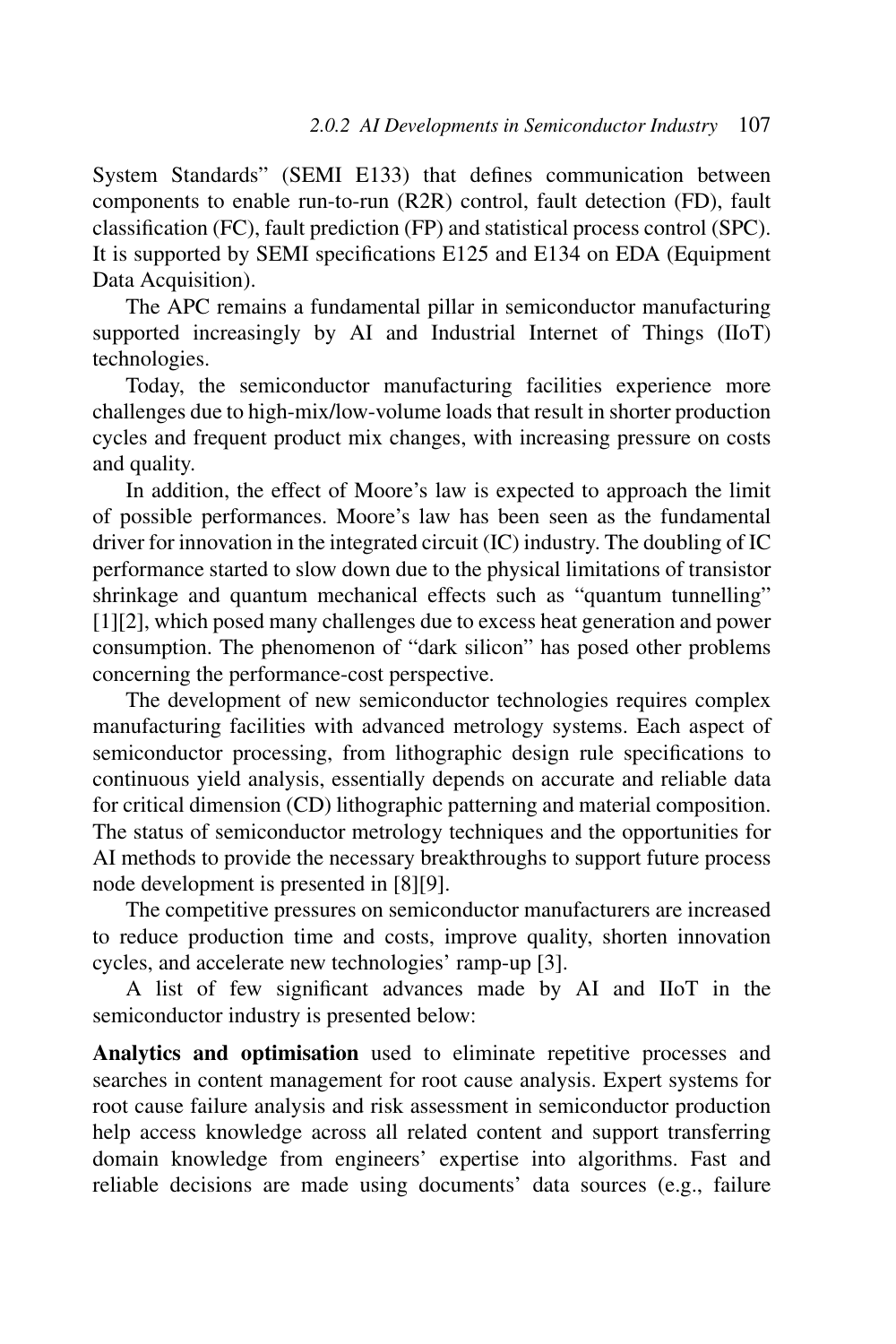mode effect analysis, etc.). Performance improvement is made possible by performing multidimensional correlations analysis using highly nonlinear data through machine learning and deep learning techniques and discovering correlations where human experts need time and are prone to errors.

**Sensing** used in automated quality assurance by integrating AI-based capture systems such as image recognition to support the visual inspection and classification of defects at both the front-end (wafer fabrication) and back-end (assembly and test) manufacturing processes. Manual and other conventional quality inspections are unreliable, expensive, have a low detection rate, and are challenging to scale. The use of AI technologies increases the reliability and efficiency of these processes.

**Packaging optimisation** used to improve the assembly and packaging processes in the industry by applying AI solutions consisting of a combination of anomaly and deviation detection to increase reproducibility.

**Digitalising product definition** integrating AI technologies used to optimise the relationship between requirements and constraints. The complexity of the requirements stack requires optimisation techniques that AI provides. Significative development is expected by using AI integrated into manufacturing facility infrastructure to support the transition from documentbased requirements to machine-readable formats.

## **2.0.3 Future Trends for AI Technologies and Applications in Semiconductor Industry**

The global semiconductor market is projected to grow from \$452.25 billion in 2021 to \$803.15 billion in 2028 at a CAGR of 8.6% during 2021-2028 [4]. Globally, the long-term market trend for electronic components is expected to exceed US \$1,000 billion by 2030. It is estimated that the research and development costs of developing circuits from a 65 nm node to a state-of-theart 5 nm node have increased from \$28 million to \$540 million, and fab build costs for the same nodes have increased from \$400 million to \$5.4 billion [5]. By implementing AI and ML alone, the industry can gain \$35-40 billion annually. Over a more extended timeframe of 3 to 4 years, it could double to almost 20% of the industry's current revenue [5].

AI is transforming the industrial semiconductor industry, moving from an "application-centric world" to a "data-centric world", where almost all data will be generated and consumed by machines. The industry's growth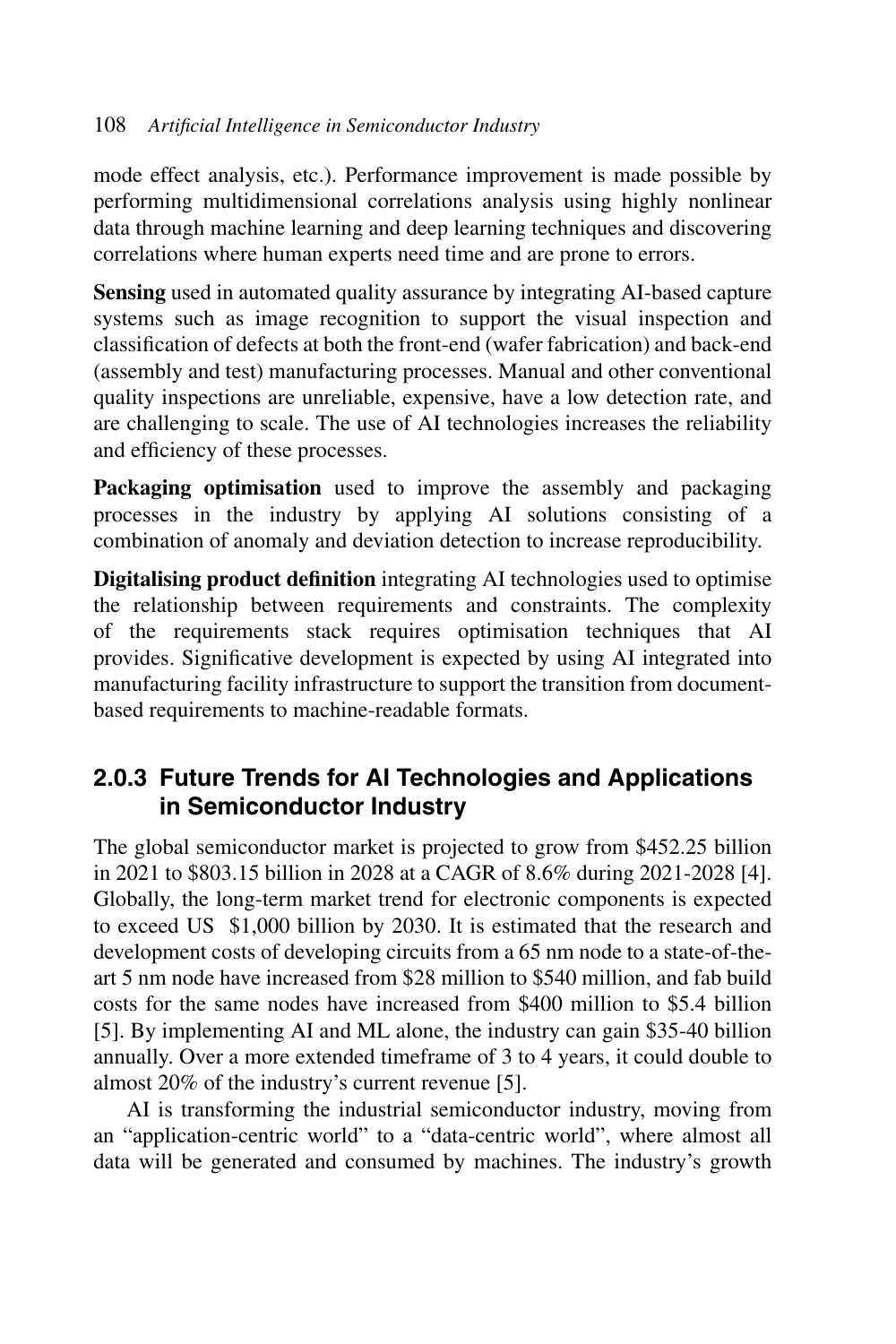is no longer limited by the ability of humans to create or consume data. New computing approaches emerge from processing the massive amounts of available data, and AI-based hardware and software are required to enhance productivity. Training AI computing becomes incredibly energy-intensive, so the industry must drive performance-per-watt improvements [6].

The AI technologies can be used to adjust tool parameters to achieve greater accuracy by deploying real-time tool-sensor data, metrology readings, and tool-sensor readings from earlier process steps, enabling ML algorithms to capture nonlinear relationships between process time and outcomes (e.g., etch depth). The data aggregated could include electric currents in the etching process, light intensity in lithography, and temperatures in baking. Optimal process times based on AI models can be provided for individual wafer or perbatch that decrease the processing time, improve yield, or both, thus reducing the cost and increasing throughput.

Computer vision and AI algorithms show their capabilities in the visual inspection of wafers to ensure quality by detecting defects in the front-end and back-end production process using cameras, microscopes, or scanning-electron microscopes. Optical inspection in the semiconductor manufacturing process for analysis and verification represents an area with considerable potential for AI research and can significantly improve the equipment's expected performance. In addition, combining different physical and electrical characterisation and measurements techniques with data mining and AI can provide better yield curves. AI-based wafer-inspection systems using DL and computer vision are trained/learned to automatically detect and classify defects on wafers with better accuracy than human operators. The use of dedicated hardware-based on graphics- and processing tensor-processing units and on-premises edge computing enables computer-vision algorithms to train and deploy in real-time in a scalable manner.

AI-based analytics can support the *automated yield learning in integrated circuit design and optimise* the iterations based on feedback from manufacturing. Deploying ML-based algorithms to identify patterns in component failures, predict likely failures in new techniques, and propose optimal layouts to improve yield and increase the design's efficiency.

# **2.0.4 AI-Based Applications**

AI4DI partners [7] are developing AI and IIoT technologies with applications in different areas of the semiconductors sector. The articles included in this section cover four demonstrators and actionable insights into how AI and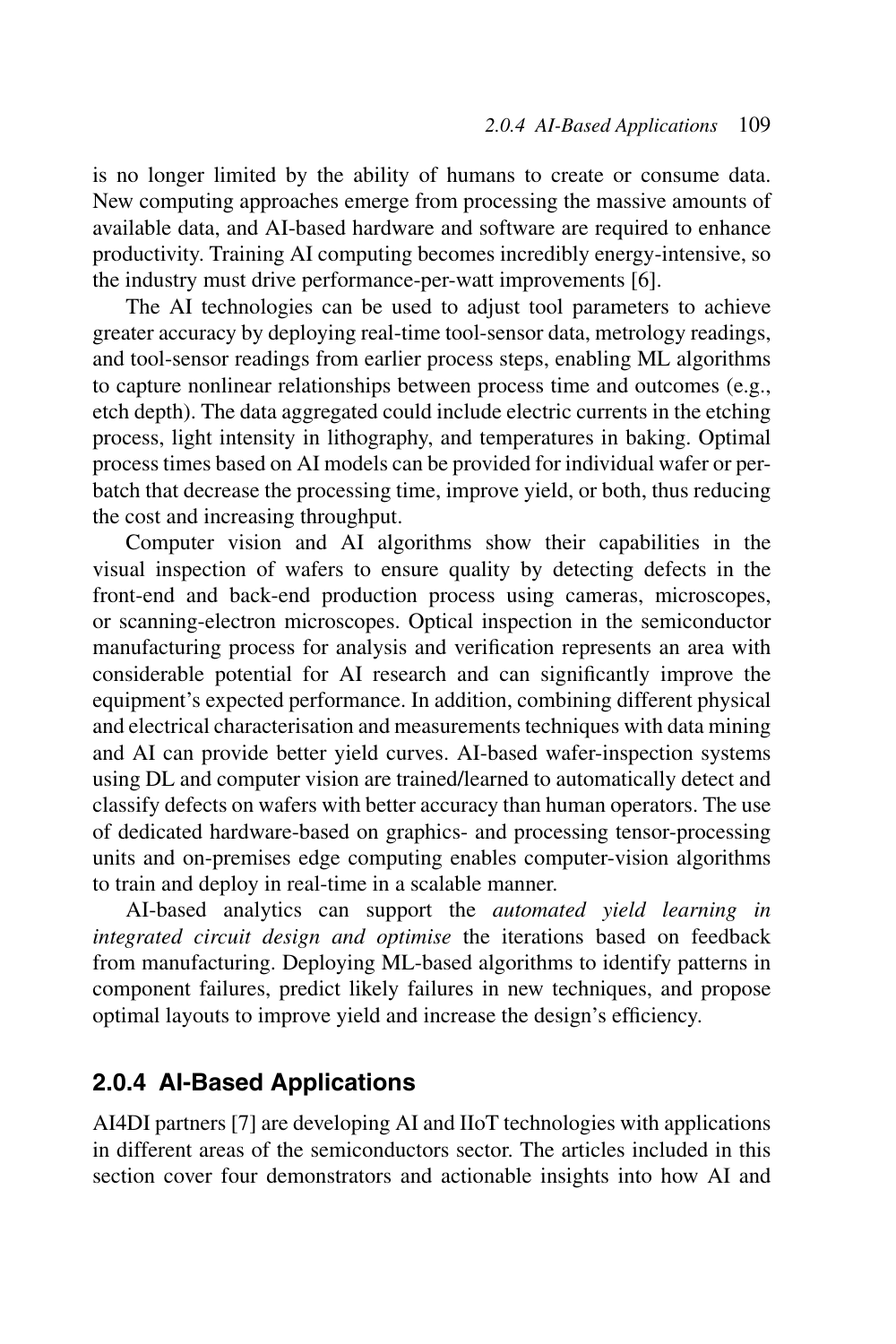IIoT are used in semiconductors applications, presenting challenges and technological advancements to accelerate the digitising process across the industry.

The article *"AI-Based Knowledge Management System for Risk Assessment and Root Cause Analysis in Semiconductor Industry"* proposes a new expert system concept for root cause failure analysis and risk assessment in the semiconductor industry. The knowledge representation of the expert system's main component is based on knowledge graphs created with knowledge extracted from various data sources and post-processed for better consistency. Queries to the expert system will provide known realtime risks of the production flow in semiconductor manufacturing. The paper concludes that integrating fast-developing natural language processing technologies and AI/ML methods seems the most promising way to digitalise FMEA documents and create this expert system that can support FMEA experts at their more complex tasks. Research conducted in AI4DI is also working toward accommodating industrial environment specifics to facilitate the integration of the FMEA tool in the real environment of industrial semiconductor manufacturing.

The article *"Efficient Deep Learning Approach for Fault Detection in the Semiconductor Industry"* investigates the use of high quantized artificial neural networks to be implemented on small industry-grade microcontrollers enhanced with hardware accelerators. The system proposes an automatic visual inspection and classification of defects in both the front- and back-end manufacturing processes in the semiconductor industry to increase yield and reduce costs. This is a considerable improvement of the current inspection performed by humans, primarily because of the high throughput in the production lines. Preliminary experiments indicate that when appropriately trained, quantized artificial neural networks can reach high accuracy, and their implementation using the interconnection of two hardware parts can be resource-efficient. It remains to be seen for the following steps to be applied on a larger scale.

The article *"Towards Fully Automated Verification of Semiconductor Technologies"* proposes an extension of the existing workflow with an automated device cross-section analysis to increase trust in semiconductor devices and their originality (i.e., combat rogues). Central to this approach is the confluence of knowledge from human domain experts and AI/ML experts input to automated image interpretation. The goal is to extract technological attributes and verify them against original design and specifications. By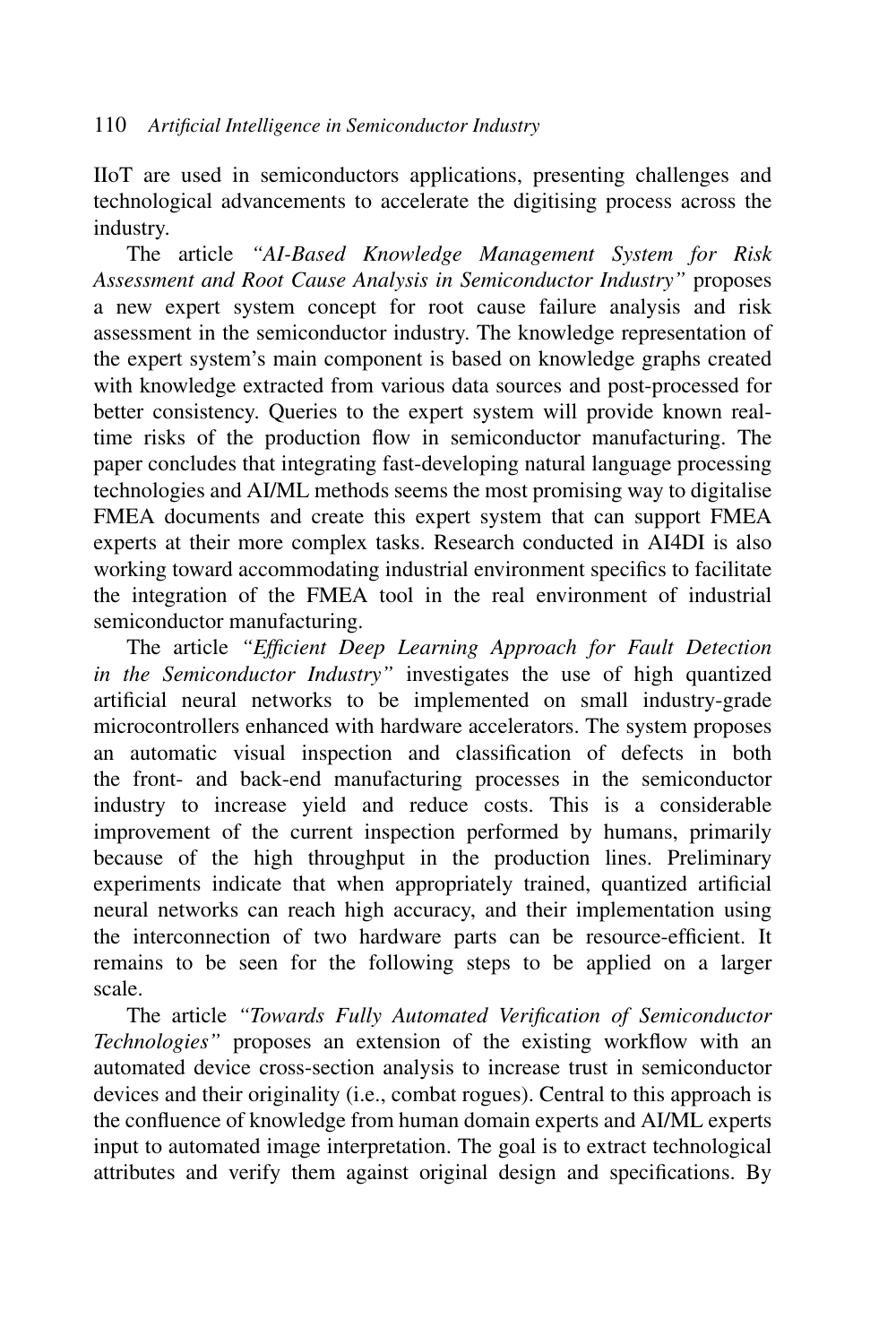applying state-of-the-art AI, the results are comparable to those of an operator's manual effort.

The article *"Automated Anomaly Detection through Assembly and Packaging Process"* highlights the importance of continuous optimising, using, and adjusting the assembly process in the semiconductor industry to achieve competitive advantages, mainly as its reproducibility depends on various distributed parameters. This demands the high accuracy of employed automatic inspection tools for visual defect detection. An AI solution consisting of a combination of anomaly detection (unsupervised learning) and supervised learning for detecting deviations is proposed, satisfying the demand, and required features. Two anomaly detection examples have been considered, and the results showed potential to be good alternatives to classical approaches.

## **Acknowledgements**

This work is conducted under the framework of the ECSEL AI4DI "Artificial Intelligence for Digitising Industry" project. The project has received funding from the ECSEL Joint Undertaking (JU) under grant agreement No 826060. The JU receives support from the European Union's Horizon 2020 research and innovation programme and Germany, Austria, Czech Republic, Italy, Latvia, Belgium, Lithuania, France, Greece, Finland, Norway.

# **References**

- [1] "Quantum Computers Explained Limits of Human Technology". youtube.com. Kurzgesagt. 8 December 2017.
- [2] "Quantum Effects at 7/5nm and Beyond". Semiconductor Engineering.
- [3] Kern, E.-M. (2016). "Verteilte Produktentwicklung." In: Lindemann, U. (ed.) Handbuch Produktentwick - entwicklung, pp. 455-481. Hanser, München.
- [4] Fortune Business Insights (2021). "The global semiconductor market is projected to grow from \$452.25 billion in 2021 to \$803.15 billion in 2028 at a CAGR of 8.6% in forecast period, 2021-2028". Available online at: [https://www.fortunebusinessinsights.com/semiconductor-ma](https://www.fortunebusinessinsights.com/semiconductor-market-102365) [rket-102365](https://www.fortunebusinessinsights.com/semiconductor-market-102365)
- [5] Göke, S., Staight, K., and Vrijen, R. (2021). "Scaling AI in the sector that enables it: Lessons for semiconductor-device makers." Available